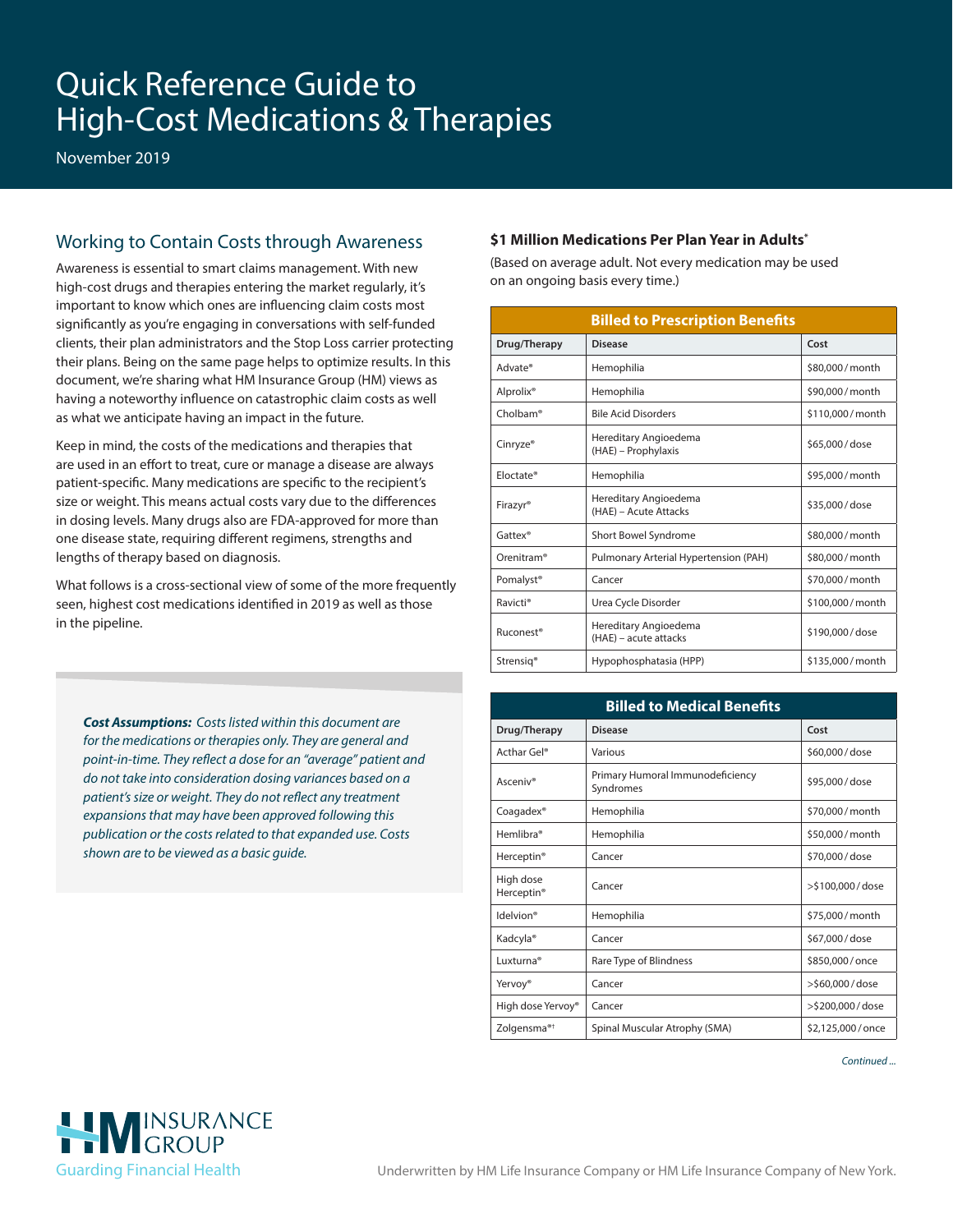## **\$500,000 to \$1 Million Medications Per Plan Year in Adults\***

(Based on average adult. Not every medication may be used on an ongoing basis every time.)

| <b>Billed to Prescription Benefits</b> |                                                              |                                              |  |  |
|----------------------------------------|--------------------------------------------------------------|----------------------------------------------|--|--|
| Drug/Therapy                           | <b>Disease</b>                                               | Cost                                         |  |  |
| Actimmune <sup>®</sup>                 | Chronic Granulomatous Disease (CGD) /<br>Severe Osteoporosis | \$78,000/month<br>$(>\frac{5000,000}{year})$ |  |  |
| Cuprimine <sup>®</sup>                 | Wilson's or Rheumatoid Arthritis                             | \$50,000 / month                             |  |  |
| Firazyr <sup>®</sup>                   | Hereditary Angioedema<br>(HAE) - Acute Attacks               | \$35,000/dose                                |  |  |
| Haegarda <sup>®</sup>                  | Hereditary Angioedema<br>(HAE) – Prophylaxis                 | \$40,000/month                               |  |  |
| Korlym <sup>®</sup>                    | Cushing's (without surgery)                                  | \$25,000/month                               |  |  |
| Orkambi <sup>®</sup>                   | <b>Cystic Fibrosis</b>                                       | \$23,000/month                               |  |  |
| Sabril <sup>®</sup><br>(and generics)  | Seizures<br>\$30,000/dose                                    |                                              |  |  |
| Symdeko®                               | <b>Cystic Fibrosis</b>                                       | \$23,000/month                               |  |  |
| Takhzyro <sup>®</sup>                  | Hereditary Angioedema<br>(HAE) - Prophylaxis                 | \$45,000/dose                                |  |  |
| Uptravi <sup>®</sup>                   | Pulmonary Arterial Hypertension (PAH)                        | \$30,000/month                               |  |  |
| Vitrakvi®                              | Cancer                                                       | \$35,000/dose                                |  |  |

| <b>Billed to Medical Benefits</b> |                                                                                                                 |                                              |  |
|-----------------------------------|-----------------------------------------------------------------------------------------------------------------|----------------------------------------------|--|
| Drug/Therapy                      | Disease                                                                                                         | Cost                                         |  |
| Adcetris <sup>®</sup>             | Cancer                                                                                                          | \$35,000/dose                                |  |
| Cyramza <sup>®</sup>              | Cancer                                                                                                          | \$50,000/dose                                |  |
| Kymriah®                          | Cancer                                                                                                          | \$400,000+ once                              |  |
| Oncaspar <sup>®</sup>             | Cancer                                                                                                          | \$35,000/dose                                |  |
| Perjeta <sup>®</sup>              | Cancer                                                                                                          | \$50,000/dose                                |  |
| Privigen® (IVIG)                  | Various                                                                                                         | \$30,000/month                               |  |
| Soliris <sup>®</sup>              | Paroxysmal Nocturnal Hemoglobinuria<br>(PNH) / Atypical Hemolytic Uremic<br>Syndrome (aHUS) / Myasthenia Gravis | \$60,000/month<br>(\$720,000 / plan<br>year) |  |
| Spinraza <sup>®</sup>             | Spinal Muscular Atrophy                                                                                         | \$130,000/dose                               |  |
| Vectibix <sup>®</sup>             | Cancer                                                                                                          | \$30,000/month                               |  |
| Yescarta®                         | Cancer                                                                                                          | \$400,000+ once                              |  |

#### **Pipeline Therapies to Watch**

| Drug/Therapy                                                  | Disease                                        | <b>What/When to Watch</b>                                                                                                       |
|---------------------------------------------------------------|------------------------------------------------|---------------------------------------------------------------------------------------------------------------------------------|
| Fidanacogene<br>Elaparvovec<br>(SPK-9001)                     | Severe Hemophilia<br>type B without inhibitors | Experimental gene therapy; has<br>received breakthrough therapy<br>designation by the FDA                                       |
| <b>RVT-802</b>                                                | Complete DiGeorge<br>Syndrome (Athymia)        | November/December 2019                                                                                                          |
| SPK-8011                                                      | Severe Hemophilia<br>type A without inhibitors | Investigational gene therapy;<br>has been granted orphan drug<br>designation and breakthrough<br>therapy designation by the FDA |
| Valoctocogene<br>Roxaparvovec<br>(Valrox: BMN 270)            | Severe Hemophilia<br>type A without inhibitors | April 2020                                                                                                                      |
| Voxelotor<br>(GBT-440)                                        | Sickle Cell Disease                            | Oral medication; uncertain<br>of approval ability                                                                               |
| Zolgensma <sup>®</sup><br>(AVXS-101)                          | Spinal Muscular<br>Atrophy (SMA)               | Alternative route and increase<br>in the age threshold by 2020                                                                  |
| Zynteglo <sup>®</sup> (Lenti-<br>Globin <sup>®</sup> : BB305) | Transfusion-dependent<br>Beta-Thalassemia      | April 2020                                                                                                                      |

# Assessing Outcomes of Recent Developments

A number of groundbreaking therapies have recently hit the market offering high hopes and high costs. While these do deliver new options for the management of life-threatening illnesses, they also come with extremely high price tags and additional potential risks for patients – both of which can significantly impact outcomes for self-funded employers. HM Insurance Group (HM) works to be a resource to our clients who want to gain more control of the costs associated with high-cost pharmaceutical therapies. See what we've learned.

## **Gene Therapies: What to Consider**

Gene therapies come with very high costs. Things that can be done to assist in managing them include:

- Anticipating and identifying the potential risk prior to drug/therapy availability
- Working with HM to determine if possible risk may be reduced
- Notifying HM upon receipt of precertification/prior authorization requests
- Implementing cost containment strategies specific to what that manufacturer offers
- Knowing the availability of value-based contracts or outcomes-based contracts
- Understanding that not all gene therapies are "curative" or "one and done" and working to ensure the client's plan document is reflective of such concepts